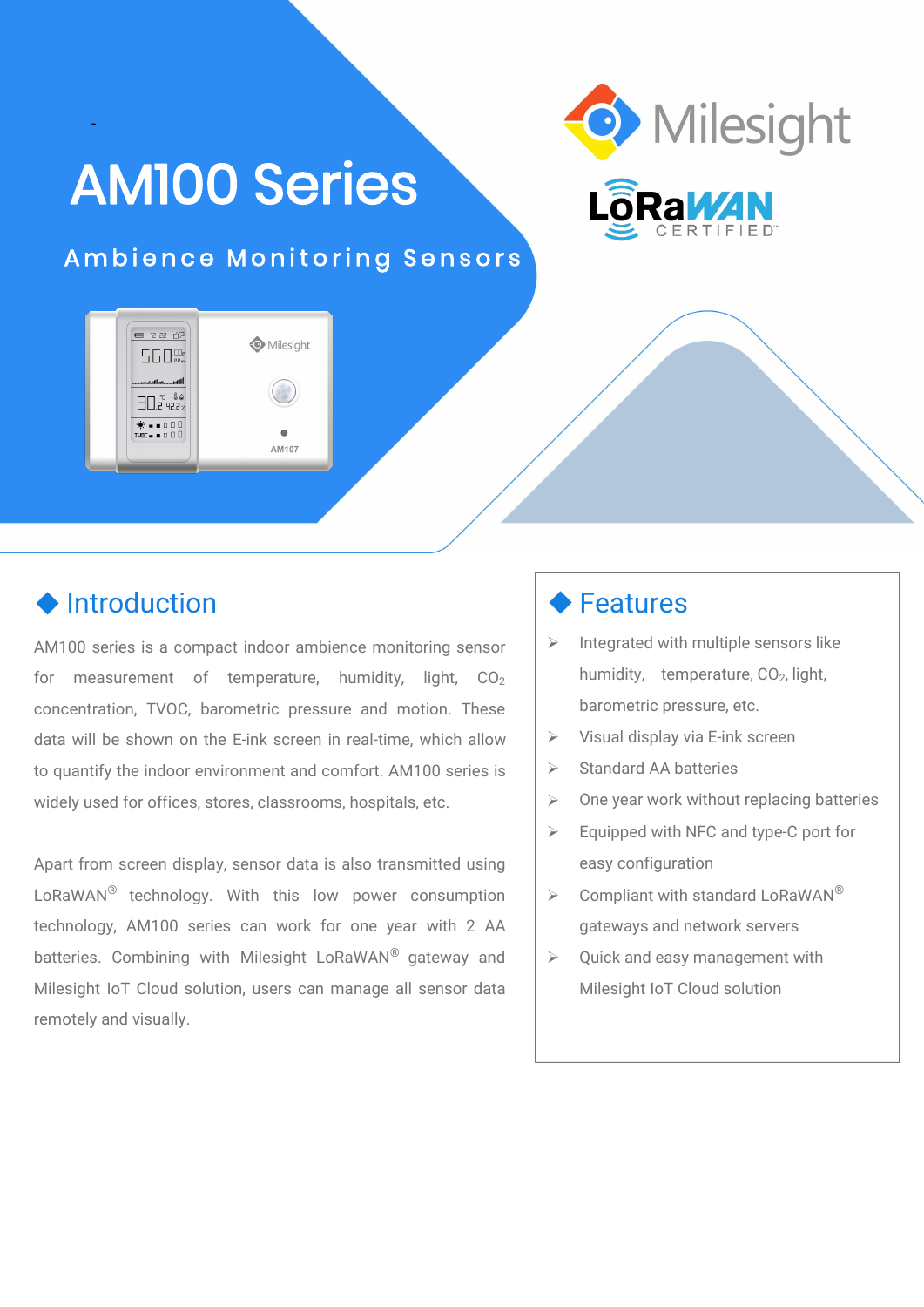## Application Example



## ◆ Specifications

| <b>Model</b>                 | <b>AM104</b>                                              | <b>AM107</b>               |  |  |
|------------------------------|-----------------------------------------------------------|----------------------------|--|--|
| <b>Wireless Transmission</b> |                                                           |                            |  |  |
| Technology                   | LoRaWAN®                                                  |                            |  |  |
| Frequency                    | CN470/IN865/RU864/EU868/US915/AU915/KR920/AS923           |                            |  |  |
| <b>Tx Power</b>              | 16dBm(868)/20dBm(915)/19dBm(470)                          |                            |  |  |
| Sensitivity                  | -137dBm @300bps                                           |                            |  |  |
| Mode                         | OTAA/ABP Class A                                          |                            |  |  |
| <b>Sensors</b>               |                                                           |                            |  |  |
| <b>Temperature</b>           |                                                           |                            |  |  |
| Range                        | $-20^{\circ}$ C to + 70 $^{\circ}$ C                      |                            |  |  |
| Accuracy                     | 0°C to + 70°C (+/- 0.3°C), -20°C to 0°C (+/- 0.6°C)       |                            |  |  |
| Resolution                   | $0.1^{\circ}$ C                                           |                            |  |  |
| <b>Humidity</b>              |                                                           |                            |  |  |
| Range                        | 0% to 100% RH                                             |                            |  |  |
| Accuracy                     | 10% to 90% RH (+/-3%), below 10% and above 90% RH (+/-5%) |                            |  |  |
| Resolution                   | 0.5% RH                                                   |                            |  |  |
| <b>PIR</b>                   |                                                           |                            |  |  |
| <b>Detection Area</b>        | 94 ° Horizontal, 82 ° Vertical                            |                            |  |  |
| <b>Detection Distance</b>    | 5 <sub>m</sub>                                            |                            |  |  |
| <b>Output Range</b>          | 0-65535                                                   |                            |  |  |
| <b>Light</b>                 |                                                           |                            |  |  |
| Range                        | 60000 lux (Visible + IR, IR)                              |                            |  |  |
| Accuracy                     | ±30%                                                      |                            |  |  |
| <b>Carbon Dioxide (CO2)</b>  |                                                           |                            |  |  |
| Range                        |                                                           | 400 - 5000 ppm             |  |  |
| Accuracy                     |                                                           | ±30 ppm or ±3 % of reading |  |  |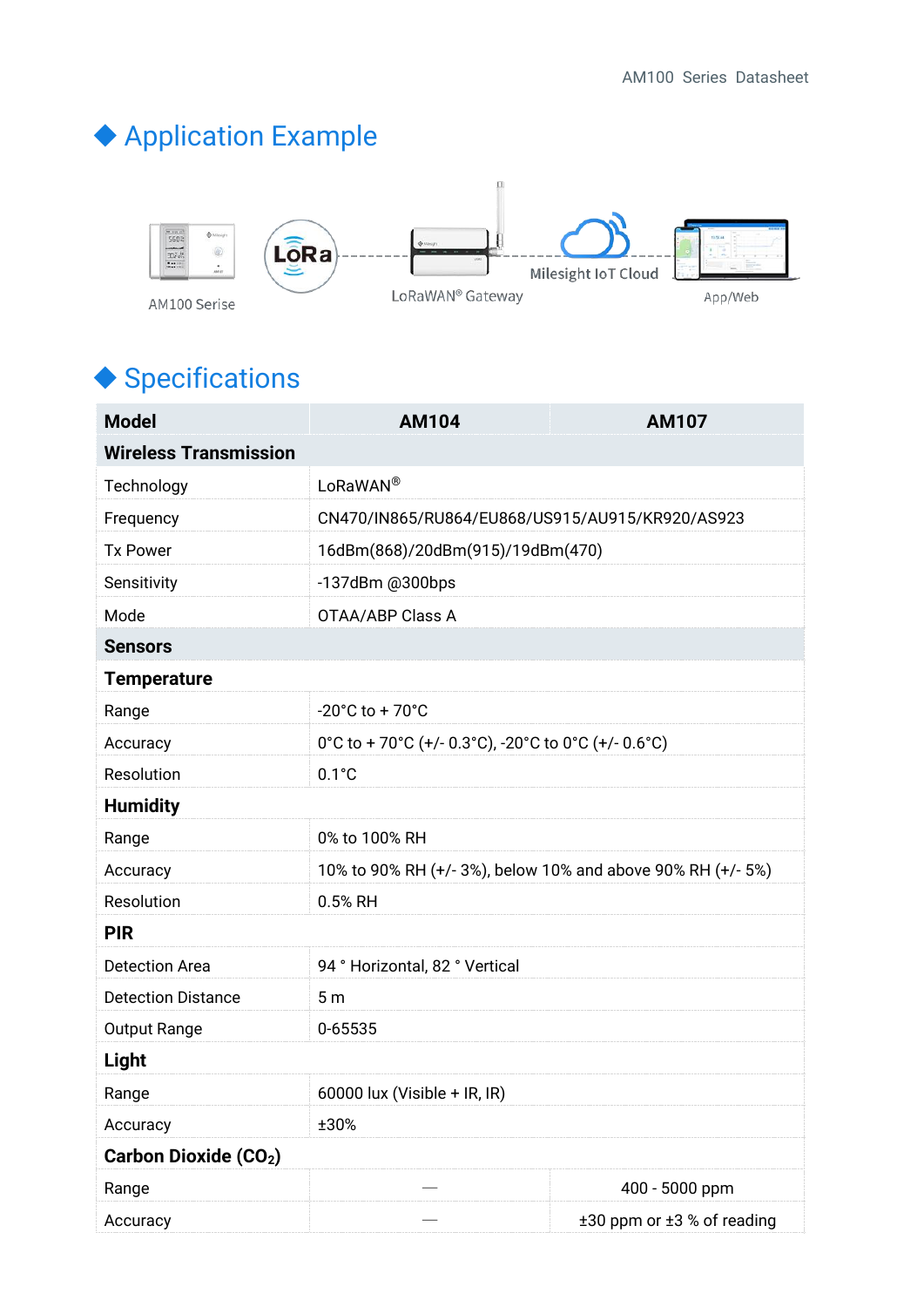| Resolution                         |                                                                   | 1 ppm                          |  |  |
|------------------------------------|-------------------------------------------------------------------|--------------------------------|--|--|
| <b>TVOC</b>                        |                                                                   |                                |  |  |
| Range                              | $\overline{\phantom{0}}$                                          | 0 - 60000 ppb                  |  |  |
| Accuracy                           |                                                                   | ±15%                           |  |  |
| Resolution                         |                                                                   | 1 ppb                          |  |  |
| Long-term Stability                |                                                                   | 1.3 % accuracy drift per year  |  |  |
| <b>Barometric Pressure</b>         |                                                                   |                                |  |  |
| Range                              |                                                                   | 300 - 1100 hPa (-40°C - 85°C)  |  |  |
| Accuracy                           |                                                                   | $±1$ hPa                       |  |  |
| Resolution                         |                                                                   | $0.1$ hPa                      |  |  |
| <b>Display &amp; Configuration</b> |                                                                   |                                |  |  |
| Display                            | 2.13-inch Black & White E-Ink Screen                              |                                |  |  |
| Configuration                      | 1. Mobile APP via NFC                                             |                                |  |  |
|                                    | 2. PC software via NFC or USB Type-C port                         |                                |  |  |
| <b>Physical Characteristics</b>    |                                                                   |                                |  |  |
| Power Supply                       | 2 × AA Alkaline batteries or type-C port power supply             |                                |  |  |
|                                    |                                                                   | 0.9 years (SF7)                |  |  |
| Battery Life*                      | 1.5 years (SF7)                                                   | 0.7 years (SF10)               |  |  |
| (10 min interval)                  | 1.2 years (SF10)                                                  | 1.1 years (VOC disabled, SF7)  |  |  |
|                                    |                                                                   | 0.9 years (VOC disabled, SF10) |  |  |
| <b>Operating Temperature</b>       | $0^{\circ}$ C to +45 $^{\circ}$ C                                 |                                |  |  |
| <b>Relative Humidity</b>           | 0% to 100% (non-condensing)                                       |                                |  |  |
| Ingress Protection                 | <b>IP30</b>                                                       |                                |  |  |
| Dimension                          | $105 \times 70.4 \times 21.2$ mm $(4.1 \times 2.8 \times 0.8$ in) |                                |  |  |
| Installation                       | <b>Wall Mounting</b>                                              |                                |  |  |
| <b>Approvals</b>                   |                                                                   |                                |  |  |
| Regulatory                         | CE, FCC, LoRaWAN® Certified                                       |                                |  |  |
| EMC                                | EN 55032, EN 55035                                                |                                |  |  |
|                                    | IEC 61000-4-2 Level 3                                             |                                |  |  |
|                                    | IEC 61000-4-3 Level 2                                             |                                |  |  |
| <b>EMS</b>                         | IEC 61000-4-4 Level 4                                             |                                |  |  |
|                                    | IEC 61000-4-5 Level 3                                             |                                |  |  |
|                                    | IEC 61000-4-6 Level 3                                             |                                |  |  |
|                                    | IEC 61000-4-8 Level 4                                             |                                |  |  |
| Radio Frequency                    | FCC Part 15B, FCC Part 15.247, EN 300 330, EN 301 489-1/3,        |                                |  |  |